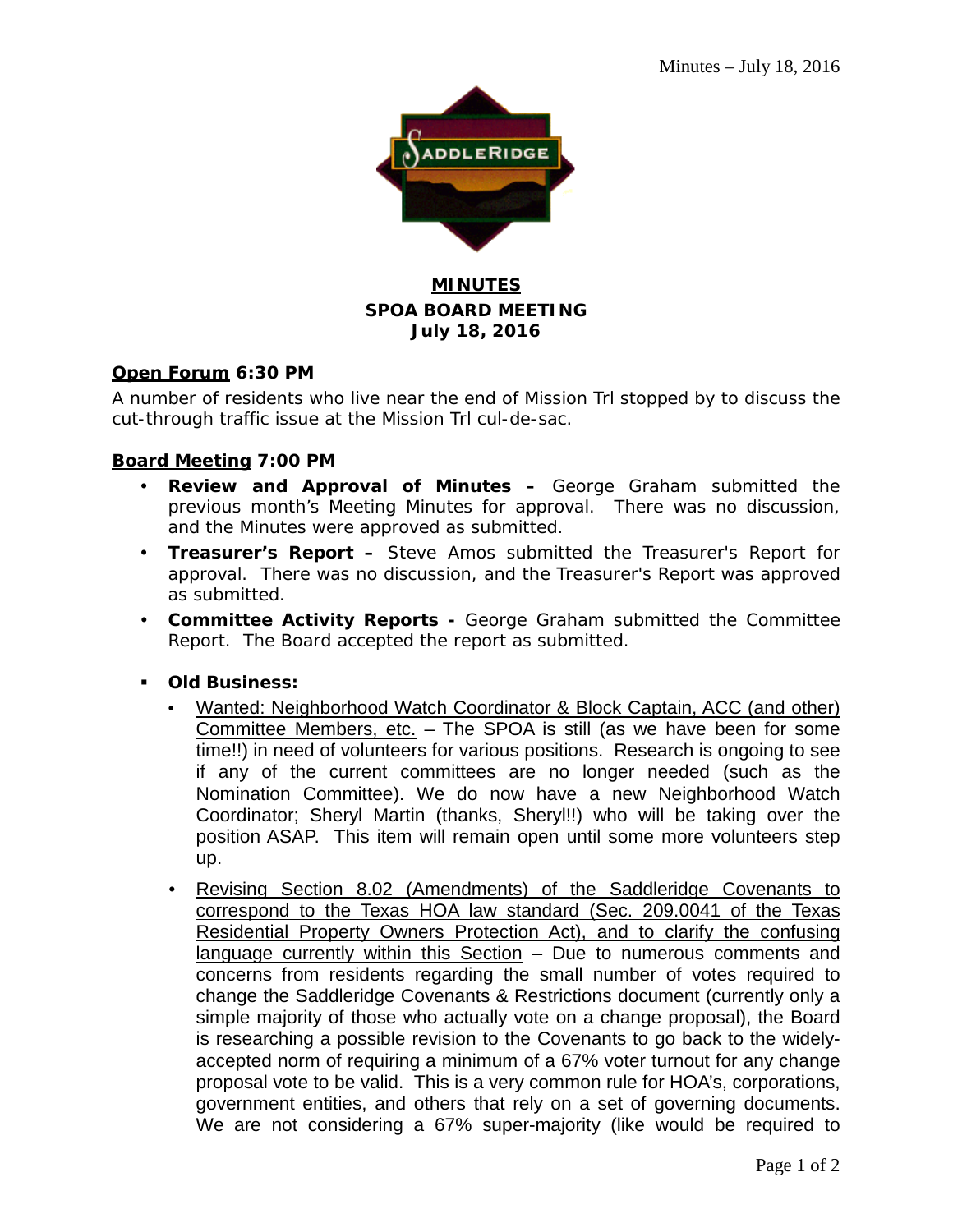amend the U.S. Constitution); but rather a 67% simple majority to ensure that any proposed change will be well-thought-out, discussed, and debated thoroughly before any vote is authorized.

This proposal would of course require a vote of Saddleridge property owners.

Update: Language draft work is finished, with the final iteration looking similar to the original Covenants language, but edited for simplicity, and to conform to the 2011 Texas HOA Act. An instructional/informational letter is being drafted to include with the ballot for a vote, which will hopefully be in August. This item will remain open.

- Rocks at the End of Mission Trail Have Been Moved Again The barriers at the end of Mission Trail have been moved once again, allowing access to Fulton Ranch Road; but this time only enough for motorcycles to pass. This of course results in strangers cutting through Sadderidge on their way to wherever. The Board purchased 4 large stone blocks to shore up the rock blockades already there. However, this turned out to be only a short-term remedy; as the perpetrators then moved down a few feet and made a new path by cutting the fence and clearing the cedar scrub. This new path was plugged with more rocks thanks to resident John Koenreich, his tractor, and his large supply of yard rocks. The perps then did it again a few feet down from the previous incursion. The two people doing this have been identified, and a complaint was filed with the Hays County Sheriff. Also, the County Transportation Dept. is looking into options to hopefully fix the issue for good, and will advise us of their ideas when they are ready. Other ideas tendered were to try to get Needmore Ranch to start filing trespassing complaints as needed (its their strip of land, so SPOA cannot file official trespassing complaints), or get Needmore to give SPOA the right to file complaints in their behalf. The Board will monitor the cul-de-sac for further encroachments (has already happened again with the same people, even after the Deputies had a talk with them). We ask residents to also keep an eye out, and call the Deputies if you see anyone coming from that area that doesn't look "Saddleridge" (so far, its been ratty small motorbikes without any license tags). This item will remain open.
- **New Business:**
	- No New Business.

The meeting was adjourned at 7:25 PM.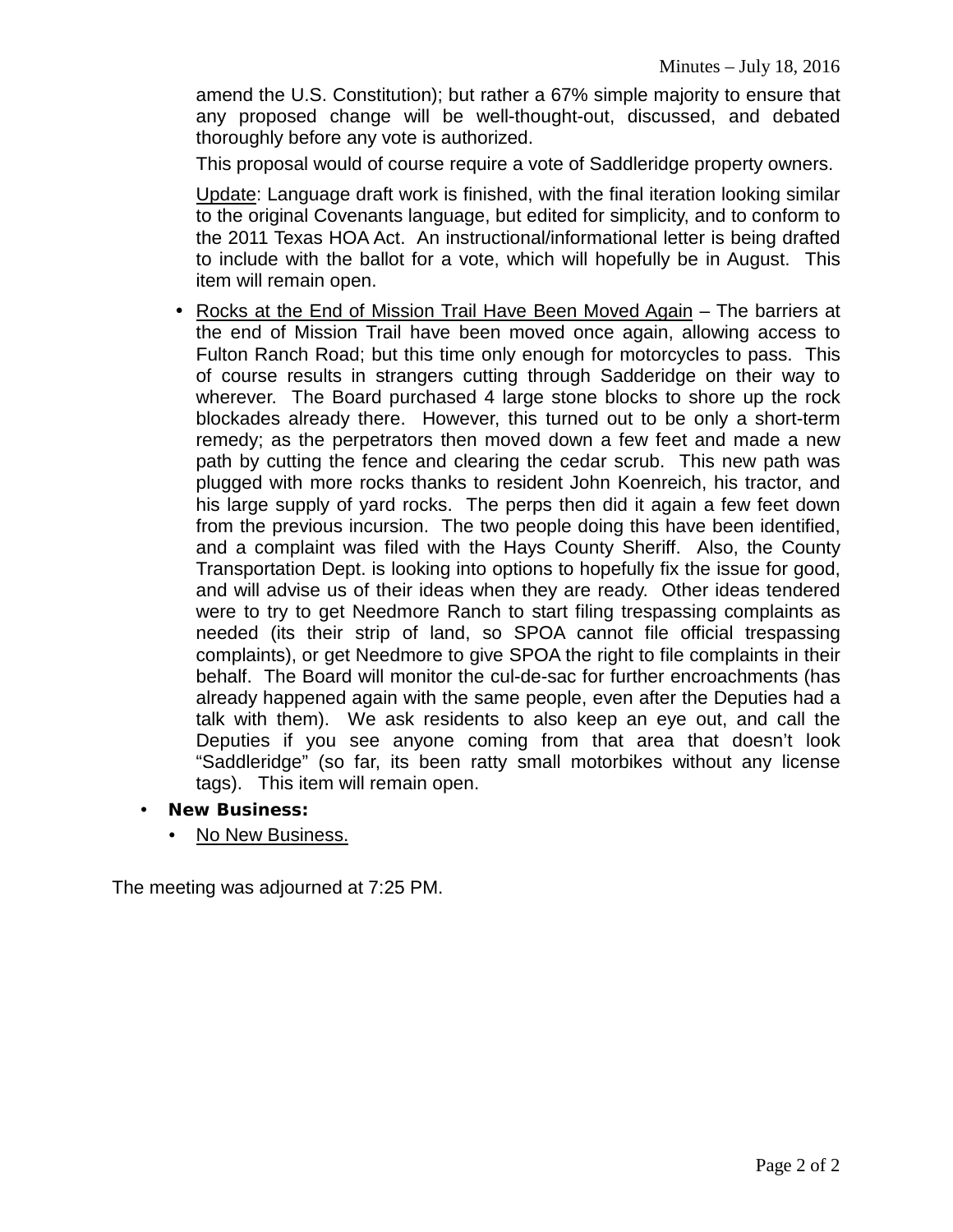07/02/16 **Cash Basis** 

## **SPOA Balance Sheet**

As of June 30, 2016

| Jun 30, 16  | Jun 30, 15 | \$ Change   |
|-------------|------------|-------------|
|             |            |             |
|             |            |             |
|             |            |             |
| 25,317.86   | 25,267.14  | 50.72       |
| 25,297.12   | 25,246.45  | 50.67       |
| 14.632.83   | 13.518.17  | 1,114.66    |
|             |            | 41.62       |
| 106,777.05  | 105,519.38 | 1.257.67    |
|             |            |             |
| $-200.00$   | 0.00       | $-200.00$   |
| $-200.00$   | 0.00       | $-200.00$   |
| 106,577.05  | 105,519.38 | 1.057.67    |
|             |            |             |
| 80,500.00   | 80,500.00  | 0.00        |
| 80,500.00   | 80,500.00  | 0.00        |
| 187,077.05  | 186,019.38 | 1,057.67    |
|             |            |             |
| 110,823.40  | 110,823.40 | 0.00        |
| 79,463.24   | 71.601.85  | 7.861.39    |
| $-3.209.59$ | 3.594.13   | $-6,803.72$ |
| 187,077.05  | 186.019.38 | 1,057.67    |
| 187,077.05  | 186,019.38 | 1,057.67    |
|             | 41,529.24  | 41,487.62   |

 $\frac{1}{3}$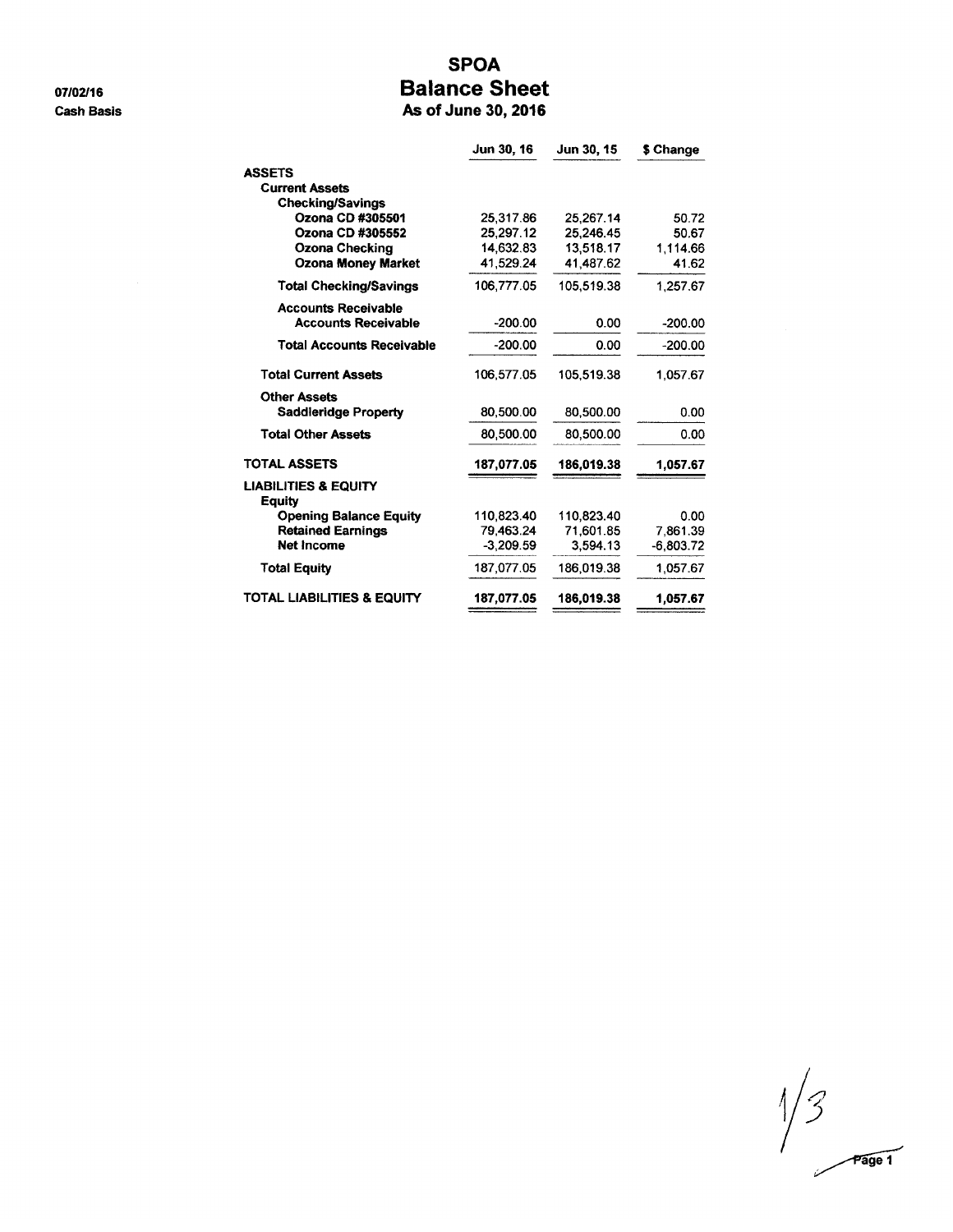3:43 PM

07/02/16

**Cash Basis** 

# Saddleridge Property Owners Association<br>Profit & Loss Budget vs. Actual J

| lanuary through June 2016 |  |
|---------------------------|--|
|---------------------------|--|

|                                                      | Jan - Jun 16 | <b>Budget</b> | \$ Over Budget |
|------------------------------------------------------|--------------|---------------|----------------|
| <b>Ordinary Income/Expense</b>                       |              |               |                |
| Income                                               |              |               |                |
| <b>Clubhouse Usage Fee</b>                           | 300.00       | 225.00        | 75.00          |
| <b>HOA Dues Collected</b>                            | 11,232.00    | 192.00        | 11,040.00      |
| <b>Interest Assessed Fees</b>                        | 61.72        | 6.00          | 5572           |
| Interest Income                                      | 77.52        | 72.00         | 5.52           |
| <b>Resale Cert. Fee</b>                              | 0.00         | 150.00        | $-150.00$      |
| <b>Transfer Fees</b>                                 | 150.00       | 150.00        | 0.00           |
| <b>Total Income</b>                                  | 11,821.24    | 795.00        | 11,026.24      |
| <b>Expense</b>                                       |              |               |                |
| Accounting                                           |              |               |                |
| <b>Accounting-Bookkeeper</b>                         | 1,050.00     | 1,050.00      | 0.00           |
|                                                      |              |               |                |
| <b>Total Accounting</b>                              | 1,050.00     | 1,050.00      | 0.00           |
| <b>Annual Septic Contract</b><br><b>Bank Charges</b> | 0.00         | 245.00        | $-245.00$      |
|                                                      | 40.00        |               |                |
| <b>Safe Deposit Box</b>                              |              | 40.00         | 0.00           |
| <b>Service Charges</b>                               | 5.00         |               |                |
| <b>Total Bank Charges</b>                            | 45.00        | 40.00         | 5.00           |
| <b>Clubhouse Expenses</b>                            |              |               |                |
| Cleaning                                             | 300.00       | 300.00        | 0.00           |
| <b>Cleaning Supplies</b>                             | 12.10        | 25.00         | $-12.90$       |
| <b>Heating and AC</b>                                | 0.00         | 500.00        | $-500.00$      |
| Lighting                                             | 14.05        |               |                |
| <b>Misc</b>                                          | 287.41       |               |                |
| <b>Pest Control</b>                                  | 205.68       | 205.68        | 0.00           |
| <b>Septic Cleaning and Service</b>                   | 245.00       | 485.00        | $-240.00$      |
| Trash                                                | 170.38       | 172.46        | $-2.08$        |
| <b>Clubhouse Expenses - Other</b>                    | 4,200.00     |               |                |
| <b>Total Clubhouse Expenses</b>                      | 5,434.62     | 1,688.14      | 3,746.48       |
| <b>Food for Saddleridge Meetings</b>                 |              |               |                |
| <b>Food for Annual BBQ</b>                           | 468.53       | 450.00        | 18.53          |
| <b>Total Food for Saddleridge Meetings</b>           | 468.53       | 450.00        | 18.53          |
| <b>Improvements</b>                                  |              |               |                |
| Landscaping                                          |              |               |                |
| Lighting                                             | 103.88       |               |                |
| Landscaping - Other                                  | 543.20       |               |                |
| <b>Total Landscaping</b>                             | 647.08       |               |                |
|                                                      |              |               |                |
| Other                                                | 0.00         | 100.00        | $-100.00$      |
| <b>Total Improvements</b>                            | 647.08       | 100.00        | 547.08         |
| Insurance-HOA Liability                              | 727.00       | 730.00        | $-3.00$        |
| Insurance, D&O                                       | 3,057.00     | 2,445.00      | 612.00         |
| <b>Lawn Maintenance</b>                              | 974.28       | 1,461.40      | $-487.12$      |
| <b>Legal-Attorney Fees</b>                           | 0.00         | 325.00        | $-325.00$      |
| <b>Mailings</b>                                      | 0.00         | 300.00        | $-300.00$      |
| <b>Miscellaneous</b>                                 |              |               |                |
| <b>Legal Records</b>                                 | 0.00         | 60.00         | $-60.00$       |
| <b>Office Supplies</b>                               | 0.00         | 210.00        | $-210.00$      |
| Printer Cart.                                        | 0.00         | 60.00         | $-60.00$       |
| <b>Website Domain</b>                                | 0.00         | 60.00         | $-60.00$       |
| <b>Website Hosting Fee</b>                           | 0.00         | 180.00        | $-180.00$      |
| <b>Total Miscellaneous</b>                           | 0.00         | 570.00        | $-570.00$      |
| <b>PEC Electricity</b>                               | 656.06       | 1,001.17      | $-345.11$      |
| <b>Reconciliation Discrepancies</b>                  | 0.00         | 0.00          | 0.00           |
| Taxes                                                | 1,971.26     | 2,000.00      | $-28.74$       |
| <b>Total Expense</b>                                 | 15,030.83    | 12,405.71     | 2,625.12       |
|                                                      |              |               |                |
| <b>Net Ordinary Income</b>                           | $-3,209.59$  | $-11,610.71$  | 8,401.12       |

PageT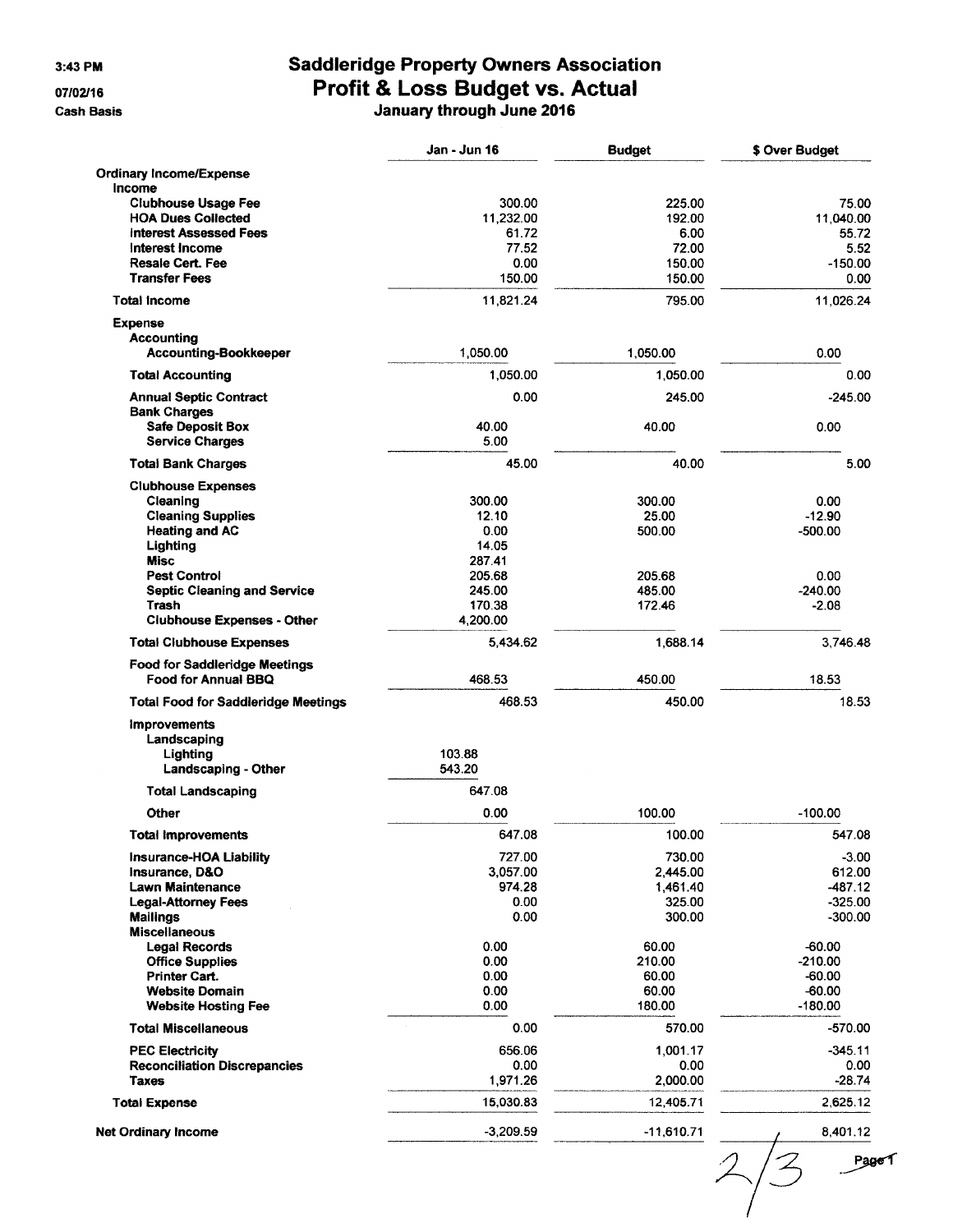3:43 PM

07/02/16 **Cash Basis** 

# **Saddleridge Property Owners Association** Profit & Loss Budget vs. Actual<br>January through June 2016

|            | Jan - Jun 16 | <b>Budget</b> | \$ Over Budget |
|------------|--------------|---------------|----------------|
| Net Income | $-3,209.59$  | $-11,610.71$  | 8.401.12       |
|            |              |               |                |

 $\frac{2}{3}$ <br>Page 2